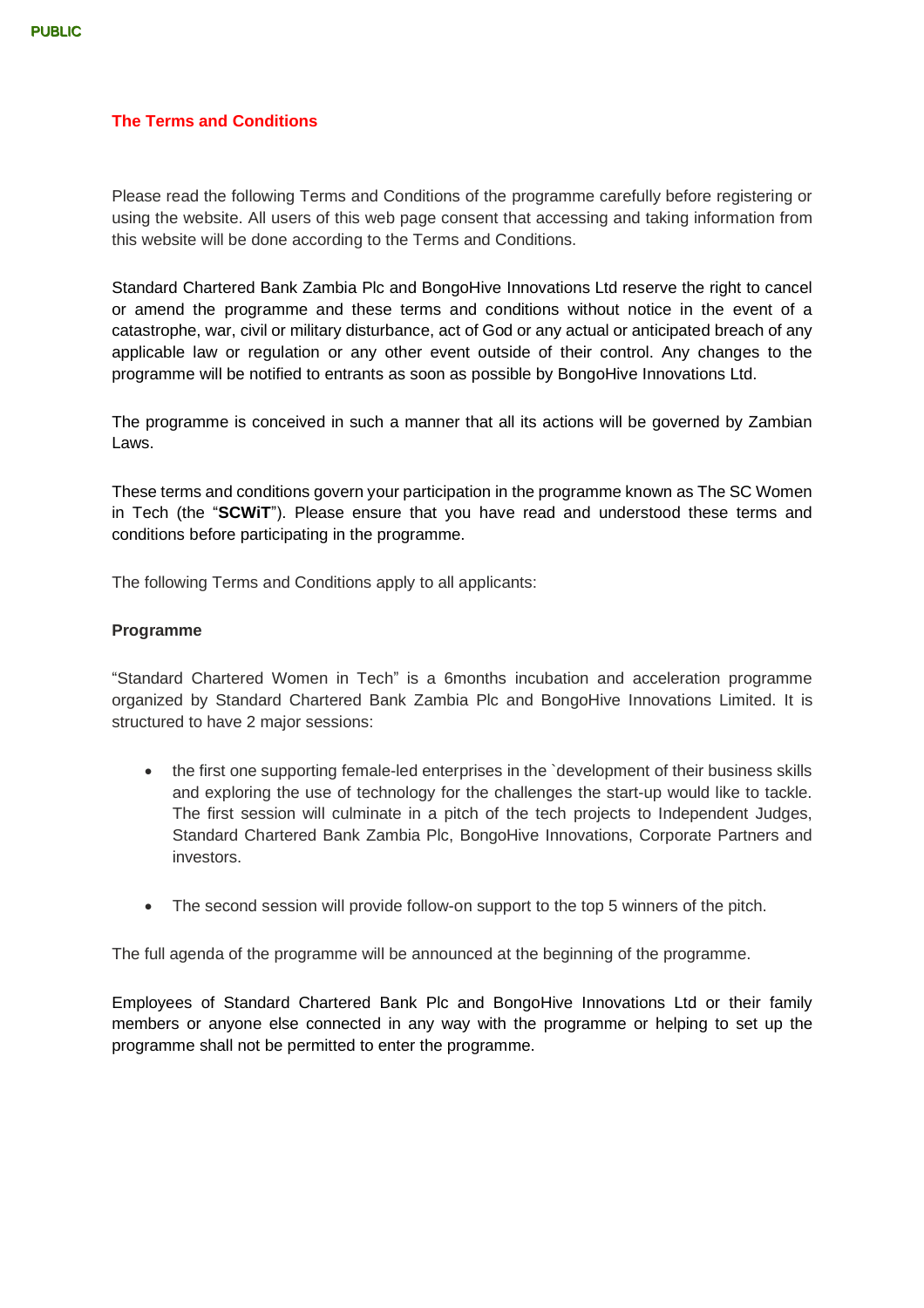# **BongoHive Obligations**

In order to help the development of the start-up's project and thereby facilitate its implementation and potential for success, BongoHive undertakes to help the start-up for the duration of the SC Women in Tech programme with:

- Coaching and mentoring;
- Meeting with mentors and experts
- Access to the co-working space
- Pitch preparation for the demo day

## **Start-up Obligations**

In pursuing the object of this agreement, the start-up agrees to:

- Participate and attend SC Women in Tech programme with a maximum of 2 team members
- Participate in the activities proposed by SC Women in Tech in accordance with the schedule delivered
- Provide feedback at the end the Programme
- Provide information about its fundraising, business development for up to 3 years after the programme
- Authorize Standard Chartered Bank Zambia Plc and its Affiliates to use the start-up's name and trademarks in promotional materials related to the Programme
- Agree to participate (i) only for lawful purposes and in conformity with any and all applicable laws and (ii) without knowingly violating any Intellectual Property Rights (including without limitation, copyright, trademark, patent, trade secret)., publicity, privacy, confidentiality, contractual or other right of any third party.

## **Selection procedure**

The selection will be made based on the form that you can find on the programme registration page [www.scwomenintech.co.zm.](http://www.scwomenintech.co.zm/)

- The business should be women-led (at least 50% women-owned).
- Business must be PACRA registered and compliant at least for three (3) months.
- Technology refers to digital technology.
- Standard Chartered Zambia and BongoHive staff and immediate family are ineligible to apply.
- The programme is running in Lusaka and associated costs of travel, accommodation and others will be borne by the applicant.
- Majority of the sessions will be held online, therefore participants should have access to reliable internet service.
- The programme is open to female Zambian women only.
- The participants in the programme should be above 18 years old.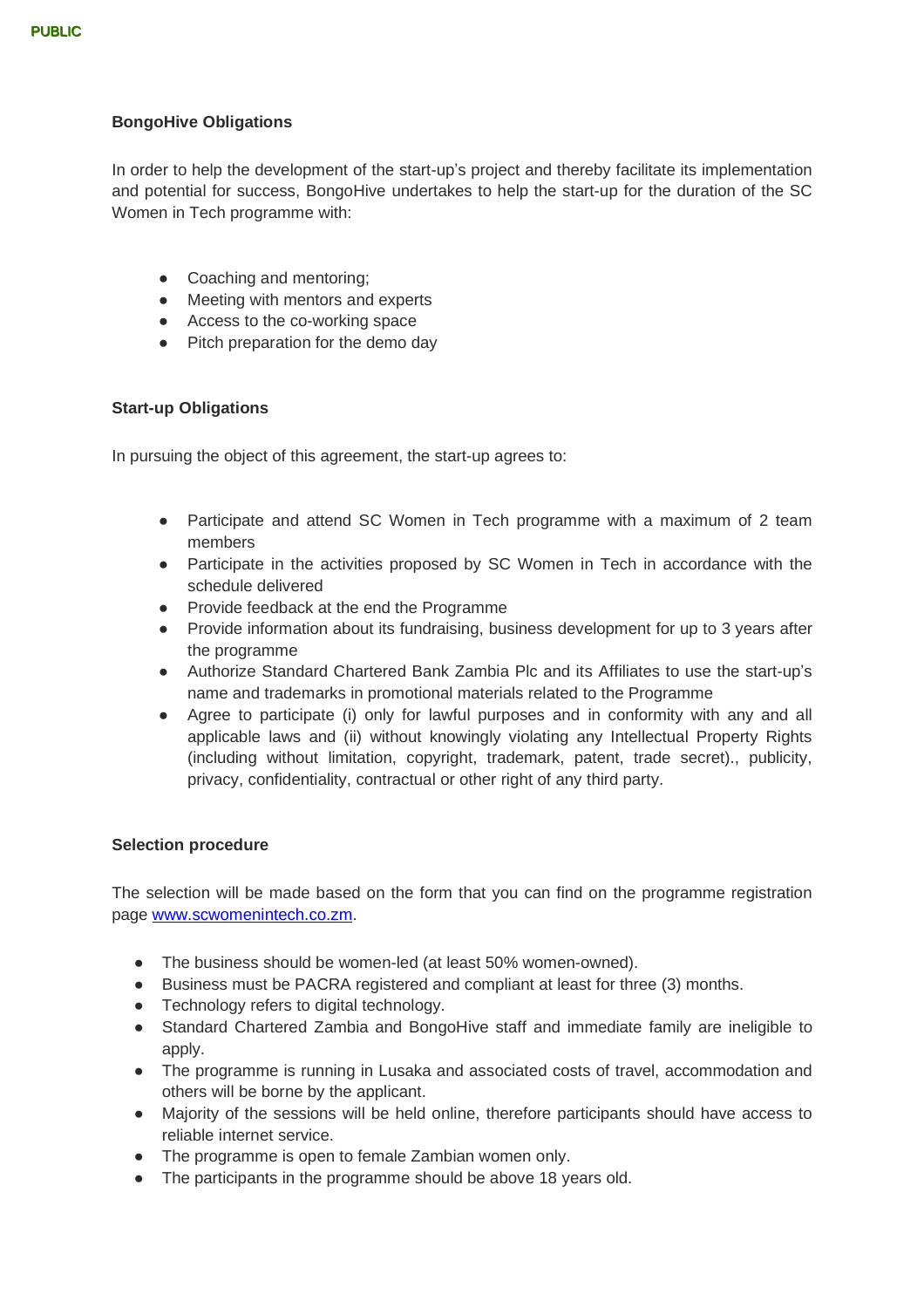- Business in many sectors are eligible with the exception of but not limited to gambling, alcohol and narcotics, wildlife endangerment, armaments, pornography, political and religious entities and precious minerals or any businesses that engages in activity that is contrary to the Standard Chartered Group policies and standards.
- Applicants will be required to sign a commitment form.
- The primary use of the prize fund is to build technology solutions for the business and any balance will be used for the business with the review and approval of the implementing partner.
- The point of contact for the programme will be BongoHive.
- Applications after the deadline will not be considered.
- If you are in breach of any of these Terms and Conditions, Standard Chartered Bank Plc and BongoHive Innovations Ltd may immediately withdraw your participation in the programme. Applicants will be notified of the withdrawal and the Organiser's decision shall be final.
- The Standard Chartered Bank Plc and BongoHive Innovations Ltd reserves the right to cancel the Programme at any time if it feels it appropriate to do so due to technical, unauthorized human intervention or any other reason. Standard Chartered Bank Plc and BongoHive Innovations Ltd may change any dates set for the programme at its absolute discretion by notifying the relevant participants.
- Your entry into the programme is deemed an unequivocal acceptance of these terms and conditions.

#### **Intellectual Property**

The applicant retains sole and exclusive ownership of its Intellectual Property Rights acquired prior to the Programme or that the applicant may develop or acquire thereafter.

#### **Registration Form**

By submitting your registration and/or otherwise participating in the programme, you represent and warrant that all and supporting documents provided by you to us, including but not limited to the registration form, are true, accurate and complete, and you agree to be unequivocally bound by these terms and conditions. Your further agree to the following statements:

I, on behalf of the above company, its directors and its employees, have read and fully understood the terms and conditions elucidated in applying for the Standard Chartered Women in Tech Programme (including the mandatory admission criteria, the rule of the content provided to BongoHive Innovations and the related indemnity provisions) and all notes included in the application guideline.

I hereby declare, on my own behalf and on behalf of the Applicant, it's directors and its employees, that the information and content provided is true, accurate, complete, up-to-date and not misleading.